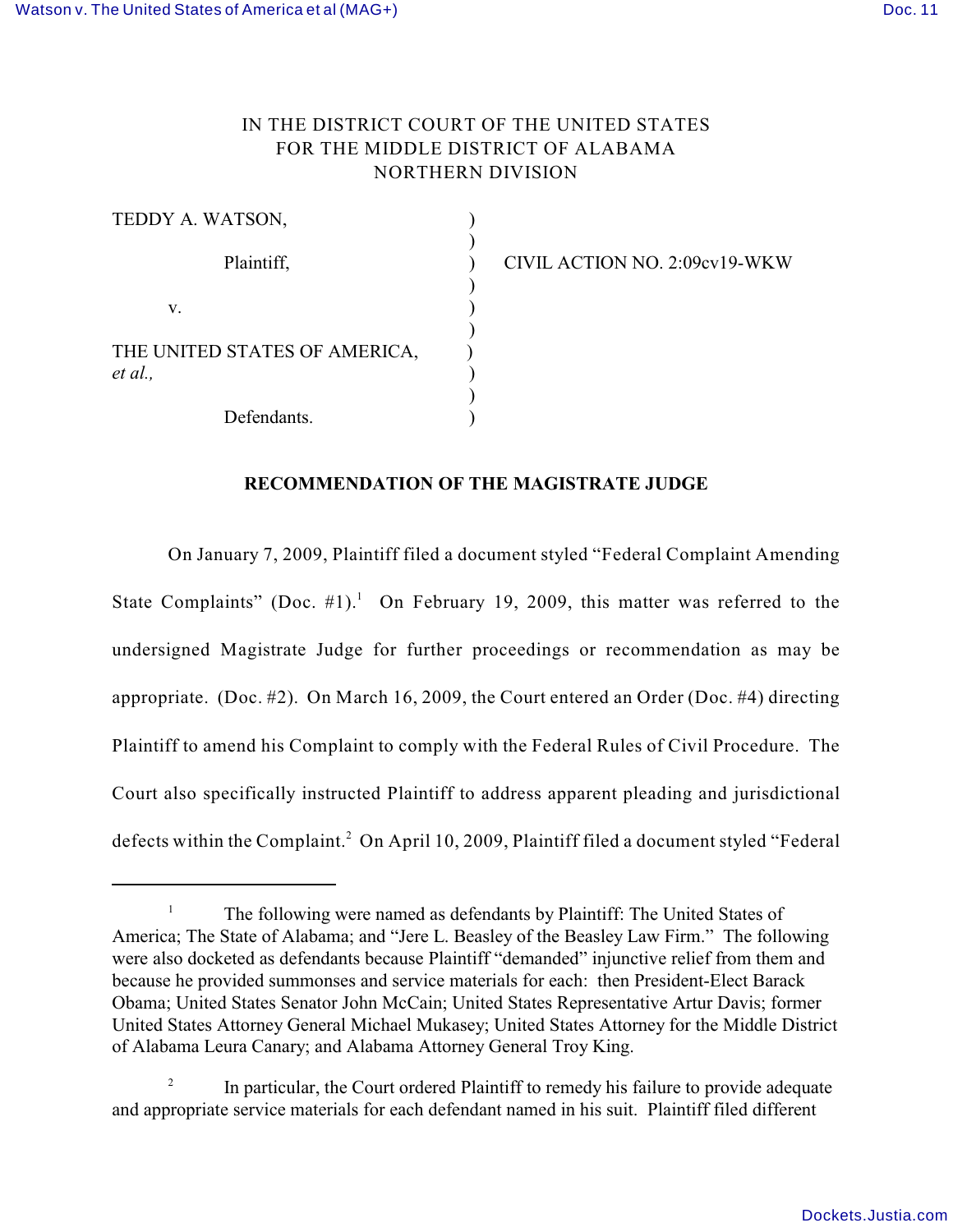Amended Complaint," which, upon review, did not fully address the concerns highlighted by the Court. On April 21, 2009, Plaintiff filed a "Motion For Leave to Amend the Federal Amended Complaint on April 10, 2009," (Doc. #6) to which he attached his proposed amended complaint. (Doc. #6). On May 21, 2009, the Court granted Plaintiff's Motion to Amend and ordered him, once again, to file a complaint compliant with the Federal Rules of Civil Procedure. (Doc. #7). On May 29, 2009, Plaintiff filed another amended complaint. (Doc. #8). On June 22, 2009, Plaintiff filed a "Motion for Leave to Amend With Attached Copies of the Official Check for \$147,445.88 and Notice from the Underlying cv-91-78 case in the Circuit Court of Lowndes County Alabama" (Doc. #9) and "Motion for the Court to Serve the Six Parties With the Summons and Documents Filed on May 29, 2009 and Also With What Being Filed Today." (Doc. #10).

The Court has expended considerable effort in attempting to decipher Plaintiff's various complaints. The complaints mostly consist of vague, confusing, and conclusory factual allegations, cryptic references to previous suits in state and federal courts, and ubiquitous citations to the esoterically indexed volumes of exhibits Plaintiff has provided.<sup>3</sup>

sets of materials for each Defendant, presumably because Plaintiff purported to seek different remedies - whether "civil jury" or civil or criminal "injunctive" relief - from each defendant. To this day, Plaintiff has not complied with this aspect of the Court's first order in this case. Thus, as the Court has sought to ascertain its jurisdiction over the intervening period, service of the materials provided by Defendant has not been effectuated.

Plaintiff's substantive pleadings in this case presently total over two hundred 3 pages, while the "exhibits" appended to his various pleadings - consisting mostly of correspondence Plaintiff has sent to various officials, pleadings from past cases, and photocopies of newspaper articles - easily surpass one thousand pages, not including the digital CD-R disks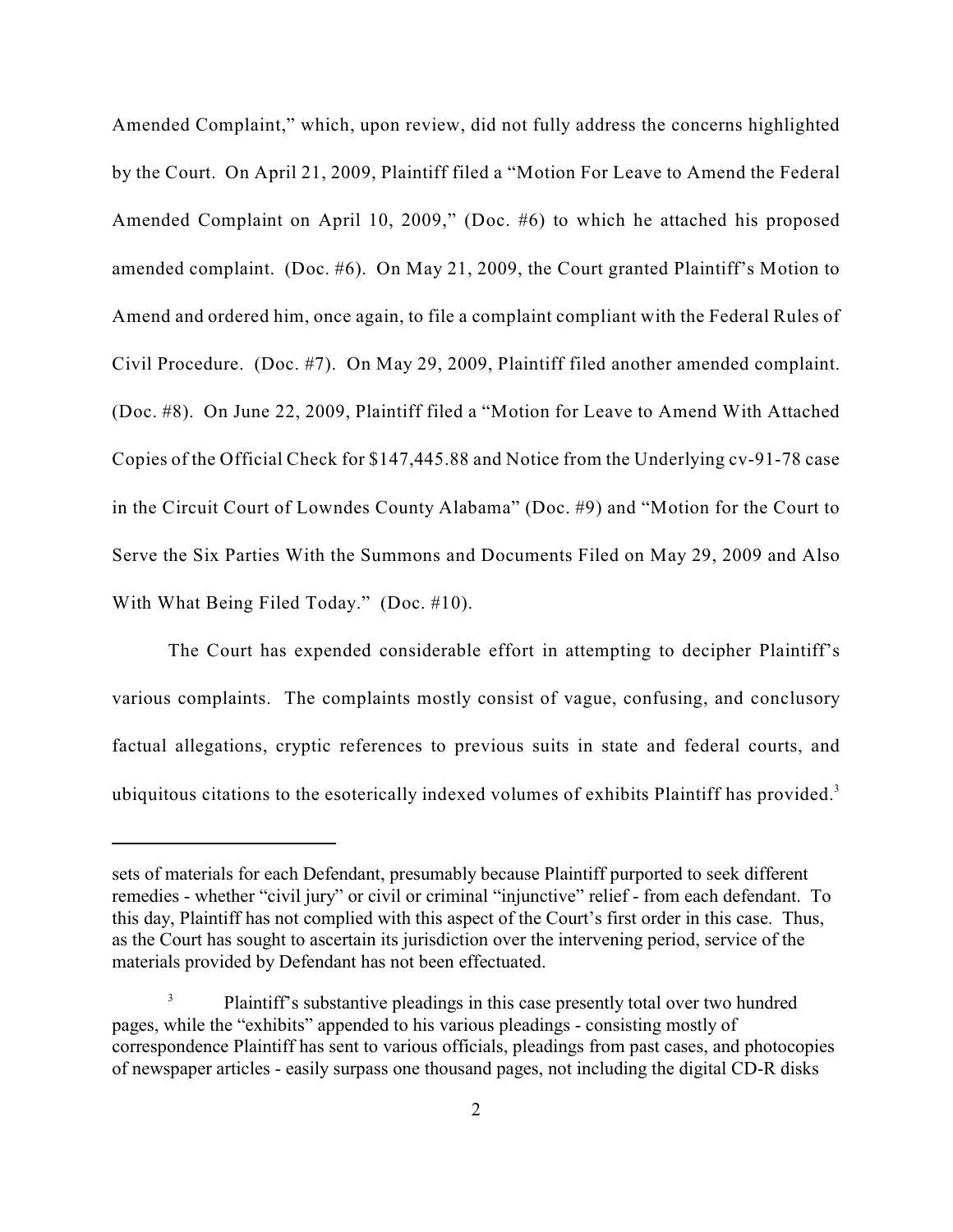Plaintiff also lodges a number of bizarre, fanciful, and untenable demands for civil, criminal, and injunctive relief. $4$  In a search for clarity, the Court has also reviewed portions of the records in some of the other actions Plaintiff has brought in this Court, which appear concerned with the same factual scenario at the heart of this matter. *See, e.g., Watson v. Beasley, et al.,* Civ. Case No. 2:98-cv-1023-ID-VPM (M.D. Ala. Sept. 11, 1998), *Watson v. Zentner, et al.*, Civ. Case No. 2:02-cv-1214-MEF-SRW (M.D. Ala. Oct. 31, 2002), *Watson v. Beasley, et al.*, Civil Case No. 2:04-cv-667-WHA-SRW (M.D. Ala. July 13, 2004), *Watson v. Beasley, et al.,* Civil Case No. 2:05-cv-179-MHT-SRW (M.D. Ala. Feb. 25, 2005), and *Watson v. Beasley, et al.,* 2:06-cv-978-MEF-WC (M.D. Ala. Oct. 30, 2006). At best, despite having ordered Plaintiff, on two separate occasions, to file a complaint which clearly states the basis for the Court's jurisdiction and includes the "short and plain statement" contemplated by Rule 8(a) of the Federal Rules of Civil Procedure, the Court can only hazard

filed with the original Complaint which contain substantial additional documents. For what it is worth, the "media exhibits" - meaning newspaper articles - that Plaintiff has appended to his various pleadings cover a wide range of apparently disparate topics but appear particularly fixated on, *inter alia*, the biography of Jere Beasley and coverage of the Beasley Law Firm's involvement in notable and completely unrelated litigation in various courts, the prosecutions of Don Siegleman, Richard Scrushy, and John Goff, the appointment of U.S. District Judges William Keith Watkins and Kristi DuBose, and the federal government's passage of the recent "stimulus package."

<sup>&</sup>lt;sup>4</sup> For instance, Plaintiff has demanded, *inter alia*, "the federal congressional impeachment of the four U.S. district judges in Montgomery Al [sic]," Complaint (Doc. #1) at 6; that "federal officials," including the United States Attorney for the Middle District of Alabama, "remove" his various state court complaints to federal court, *Id.* at 8; the "appointment of a special federal prosecutor" to represent certain parties in this suit, *Id.* at 10; and that Congressman Artur Davis meet with or phone Plaintiff in order to discuss ways to settle this matter, Federal Amended Complaint (Doc. #5) at 4-5.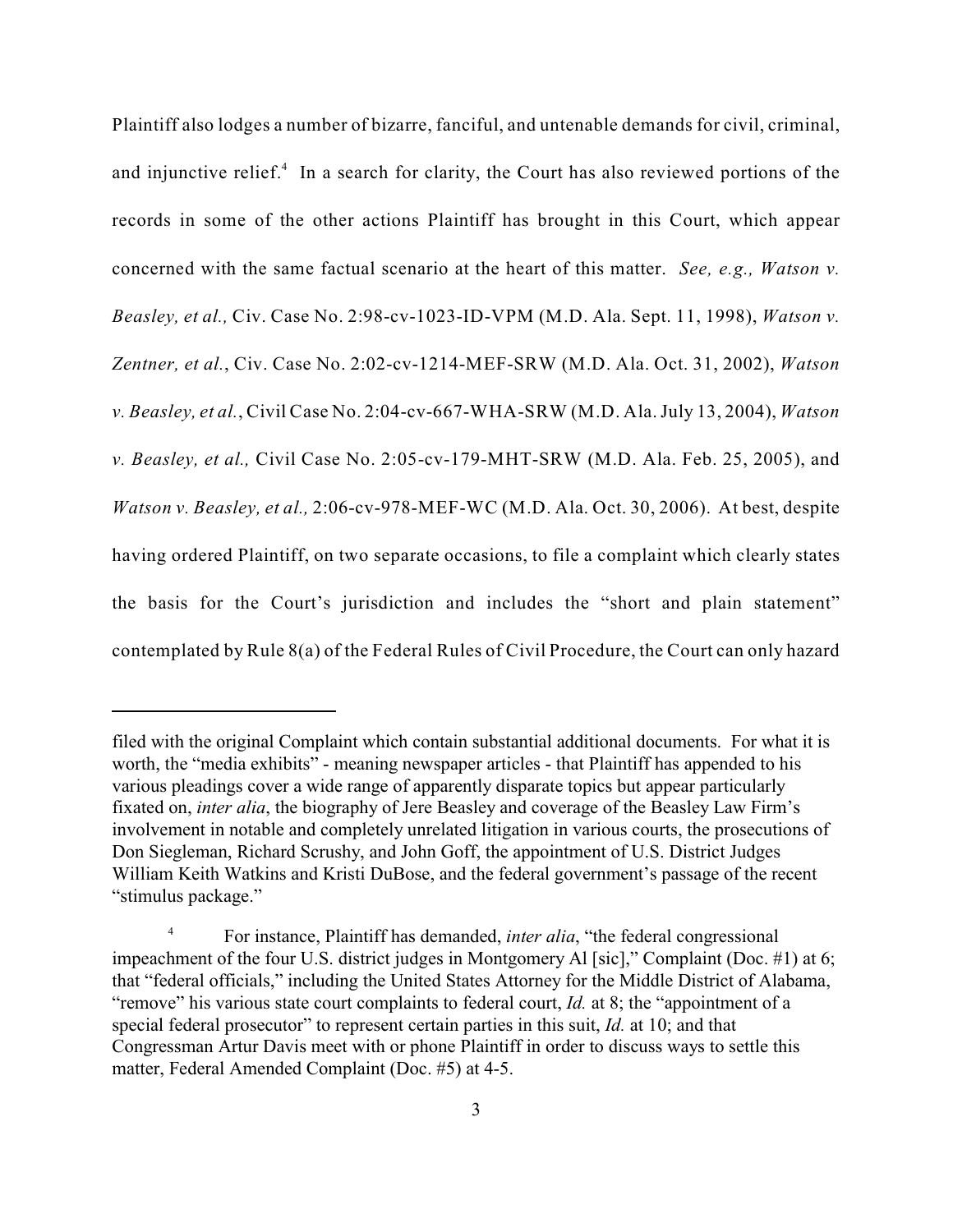a modestly educated guess about the specific facts with which Plaintiff is aggrieved and the relief he seeks in this case. Accordingly, Plaintiff has failed to file a comprehensive and intelligible complaint which reasonably enables judicial review or an appropriate response by a defendant.<sup>5</sup>

Nevertheless, because the Court has, from the beginning of this litigation, been concerned about its jurisdiction to hear this matter, $<sup>6</sup>$  the Court must establish some factual</sup> outline to inform the Court's determination of its jurisdiction. Pursuant to the Court's review, it appears that Plaintiff's suit is concerned with an attorney fee dispute between Plaintiff and a law firm in the state courts of Alabama. As a result of this dispute, which has been ongoing for approximately thirteen years, Plaintiff has filed numerous cases, in this court and in various state courts, against persons involved in the case which spawned the fee dispute, as well as a host of other actors considered culpable by Plaintiff.

Plaintiff was represented by the law firm presently known as Beasley, Allen, Crow,

<sup>&</sup>lt;sup>5</sup> Further complicating the Court's efforts to satisfy itself of its jurisdiction to hear this matter is that Plaintiff has essentially failed to abide by the Court's various orders that he amend his complaint. While Plaintiff has timely responded to each order to amend, he has failed to address the Court's core concern: that he produce a single, concise document which clearly states the grounds for the Court's jurisdiction and presents a well-pleaded claim for relief. Instead, it appears that each amended complaint Plaintiff has filed is intended as more of a supplement to the preceding complaints. *See, e.g.,* Amended Complaint (Doc. #8) at 2-3 (presenting new factual allegations of constitutional violations from March 27, 2009, through April 29, 2009). Aside from frustrating this Court's efforts, this practice violates the Court's orders and ignores the law governing amendment of complaints as discussed in a previous Court order. *See* Order (Doc. #7) at 1-2.

The Court notes that it may inquire, *sua sponte*, into its jurisdiction at any time 6 during the course of litigation. *Univ. Of South Alabama v. American Tobacco Co.*, 168 F.3d 405, 410 (11th Cir. 1999).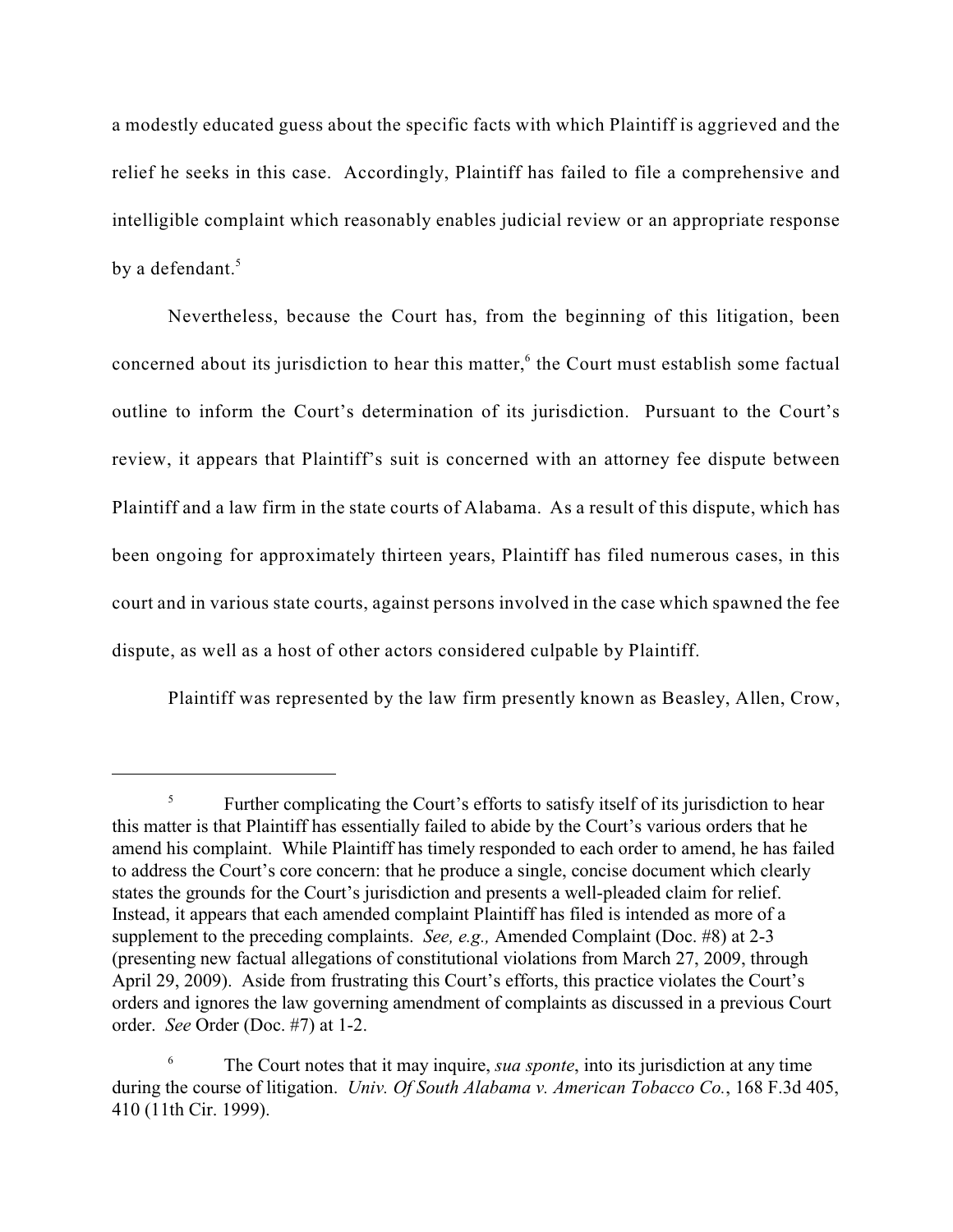Methvin, Portis & Miles, P.C., ("Beasley Law Firm") in at least two state-court matters dating back at least to the early 1990s. In one matter, described as the "Lowndes County CSX case," the Beasley Law Firm secured an offer to settle a workplace injury claim on behalf of Plaintiff. Subsequently, there was an apparent falling-out between Plaintiff and the Beasley Law Firm stemming from one or both of the matters in which they were involved. Plaintiff terminated the Beasley Law Firm's attorney relationship and, after briefly obtaining successor counsel, ultimately proceeded to complete negotiating the settlement with CSX *pro se*. The Beasley Law Firm asserted a lien against any settlement funds owed Plaintiff pursuant to its attorney-client contract. Plaintiff was initially given approximately one-half of the gross settlement funds deposited with the state court. The remainder was held by the Lowndes County Circuit Court over the intervening approximately thirteen years as Plaintiff litigated the Beasley Law Firm's entitlement to its claimed portion of the settlement proceeds. Finally, in April, 2009, after Plaintiff initiated the instant matter, the Circuit Court entered an Order granting the Beasley Law Firm's Motion to Dismiss, denying any of Plaintiff's claims against the Firm, and awarding it \$112,783.45, plus interest, in fees for its representation of Plaintiff.

From this admittedly peculiar skeleton of facts concerning a state court attorney fee dispute, Plaintiff unravels a vast conspiracy in which myriad actors within the state and federal judicial and political establishments are allegedly complicit in a concerted effort to deprive him of his property and other rights. According to Plaintiff, the scope of the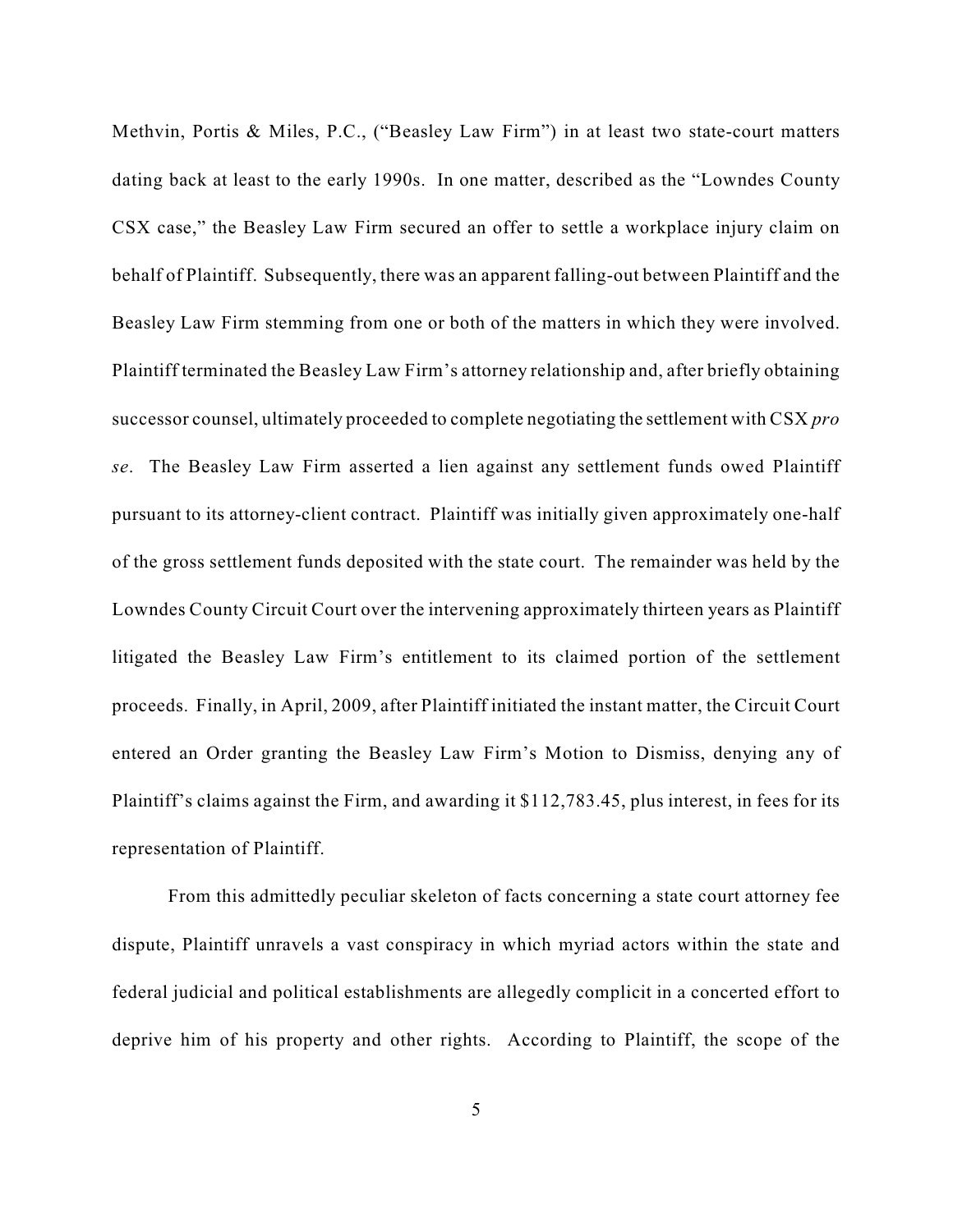conspiracy is sweeping and its object sinister.<sup>7</sup> However, as described above, this highly attenuated conspiracy is only vaguely and conclusorily drawn by Plaintiff in his pleadings. In short, it appears Plaintiff surmises the conspiracy from the repeated setbacks he has suffered in his attempts to litigate his cause in various courts and instigate investigations into the conspiracy by government officials. While a conspiracy to deprive a citizen of protected constitutional rights, whether entered into by public or private actors, certainly may fall within the ambit of this Court's subject-matter jurisdiction,<sup>8</sup> see 28U.S.C. § 1343(a) and 42 U.S.C. §§ 1981, 1983,  $\&$  1985,<sup>9</sup> the Court's duty to inquire into its jurisdiction entails more scrutiny than simply resting upon such nominal labels or magic words when they are buried in the text of otherwise attenuated, frivolous arguments, allegations, and conclusions. *See Southpark Square Limited v. City of Jackson, Mississippi,* 565 F.2d 338, 341-43 (5th Cir. 1977) (claim alleging a "taking" of plaintiff's property was insubstantial and district court should not have exercised subject-matter jurisdiction).<sup>10</sup>

Indeed, in a phone call with the undersigned's chamber's staff, Plaintiff conveyed his belief that certain actors in the alleged conspiracy are plotting to have him killed. Hence, Plaintiff's expressed desire to have this case settled quietly or "out of court." *See* Federal Amended Complaint (Doc. #5) at 4.

Other asserted bases for this Court's exercise of subject matter jurisdiction over <sup>8</sup> Plaintiff's "jury demands," namely the federal criminal wire fraud statute, *see* Amendment to Federal Amended Complaint (Doc. #6) at attach.1, page 12, are without merit.

<sup>&</sup>lt;sup>9</sup> Plaintiff posits these provisions of law as bases for his "demands for civil jury relief." Complaint (Doc. #1) at 16.

 $10$  Decisions of the Fifth Circuit Court of Appeals prior to September 30, 1981, have been adopted as binding precedent in the Eleventh Circuit Court of Appeals. *Bonner v. City of Prichard*, 661 F.2d 1206 (11th Cir. 1981) (*en banc*).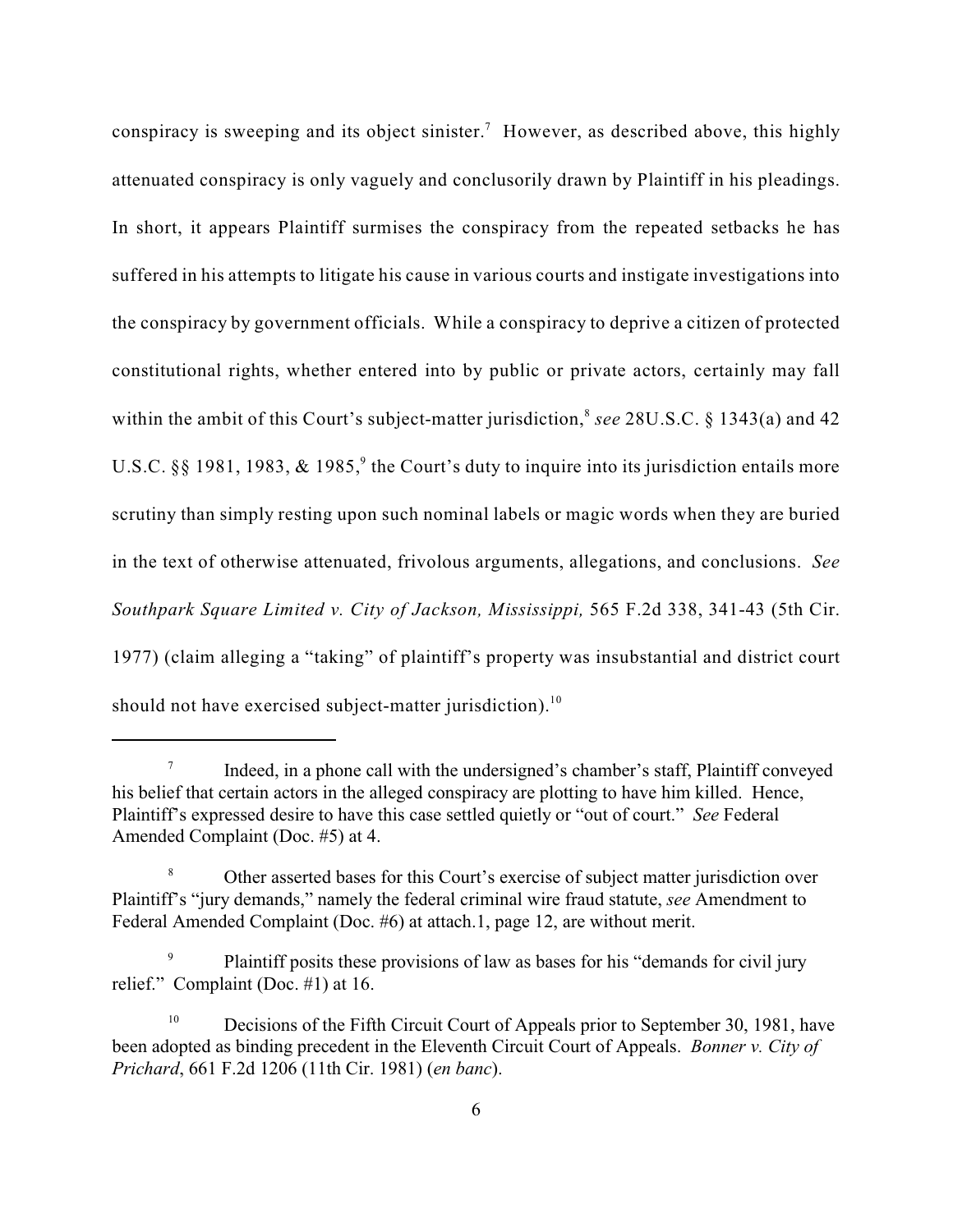The Supreme Court of the United States has long recognized that "federal courts are without power to entertain claims otherwise within their jurisdiction if they are so attenuated and unsubstantial as to be absolutely devoid of merit, . . . obviously frivolous, . . . or no longer open to discussion." *Hagans v. Lavine*, 415 U.S. 528, 536-37 (1974) (quotations and citations omitted). The Supreme Court has clarified that this "[c]onstitutional insubstantiality" doctrine also embraces claims considered "essentially fictitious." *Id.* (internal quotations omitted). "Essentially fictitious" claims are often characterized by allegations of, *inter alia*, "bizarre conspiracy theories" and other "fantastic" phenomena. *Best v. Kelly*, 39 F.3d 328, 330 (D.C. Cir. 1994). Accordingly, courts have dismissed feepaid complaints prior to service of process, for want of subject matter jurisdiction, where the plaintiff's claims hinged on fantastic and frivolous allegations of conspiracies or other delusional beliefs. *See, e.g.*, *Kolev v. Davidi*, 2008 WL 4447561 at \*3 (C.D. Cal. 2008) (complaint alleges vast Zionist conspiracy affecting all facets of plaintiff's life). Ultimately, a Court assessing the "substantiality" of a presented claim "must ask 'whether there is any legal substance to the position the plaintiff is presenting.'" *Southpark Square Limited*, 565 F.2d at 342. A claim lacking the required "foundation of plausibility" is insubstantial and deprives the Court of subject matter jurisdiction. *Id.* Rules 12(b)(1) and 12(h)(3) of the Federal Rules of Civil Procedure provide the mechanisms by which a federal court may, in its discretion, dismiss a suit for lack of subject matter jurisdiction owing to the "plainly and indisputably frivolous" allegations of the complaint. *Ledford v. Peeples*, 568 F.3d 1258,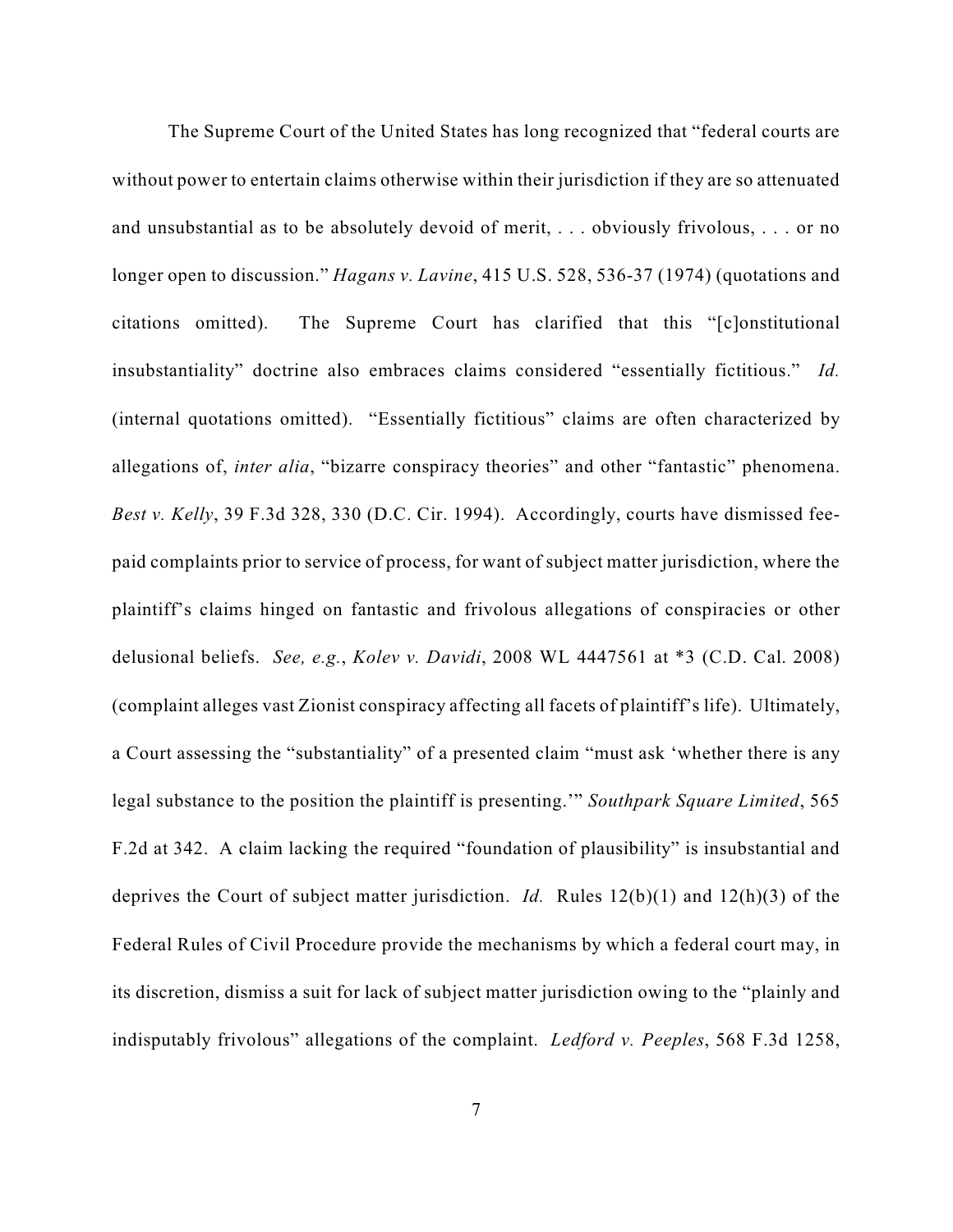1287 (11th Cir. 2009).

To the extent the Court can discern the conspiracy allegations undergirding Plaintiff's complaint, they can only be considered frivolous or fantastic. Distilled to its most basic elements, Plaintiff's conspiracy charge appears to be as follows: "since 1994, federal judges/prosecutors in Montgomery Al. [sic] have repeated[ly] used the authority of federal government and taxpayers [sic] money to conspire to obstruct federal criminal and/or civil prosecution on the Beasley Firm lawyers, for conspiring to unlawfully represent Defendant Watson's behalf in the "Lowndes CV-92-03 civil cow case for a felony crime . . . **which** the Beasley Firm lawyers conspired to connect to Plaintiff Watson Civil case against CSX in the Lowndes CV-91-78 case." Complaint (Doc. #1) at 20 (all emphasis in original). *See also* Amendment to Federal Amended Complaint (Doc. #6) at attach.1, page 10-12. Plaintiff also alleges related, subsumed conspiracies involving "trial lawyers," state court judges, United States' Attorneys, and the Alabama Attorney General, but in all instances the object of the overarching "conspiracy" is consistent: obstruct Plaintiff's efforts to ensnare the Beasley Law Firm in civil or criminal investigations and prohibit Plaintiff from recovering that portion of his settlement funds which is subject to the lien in state court. Plaintiff's vague and obscure allegations about a conspiracy involving numerous of the judges of this court, as well as state judges, state and federal prosecutors, "trial lawyers," and others he has dragged into court over the years - culled as they are from actions and rulings in his various lawsuits and the failure to instigate investigations by law enforcement - are patently frivolous and fantastic.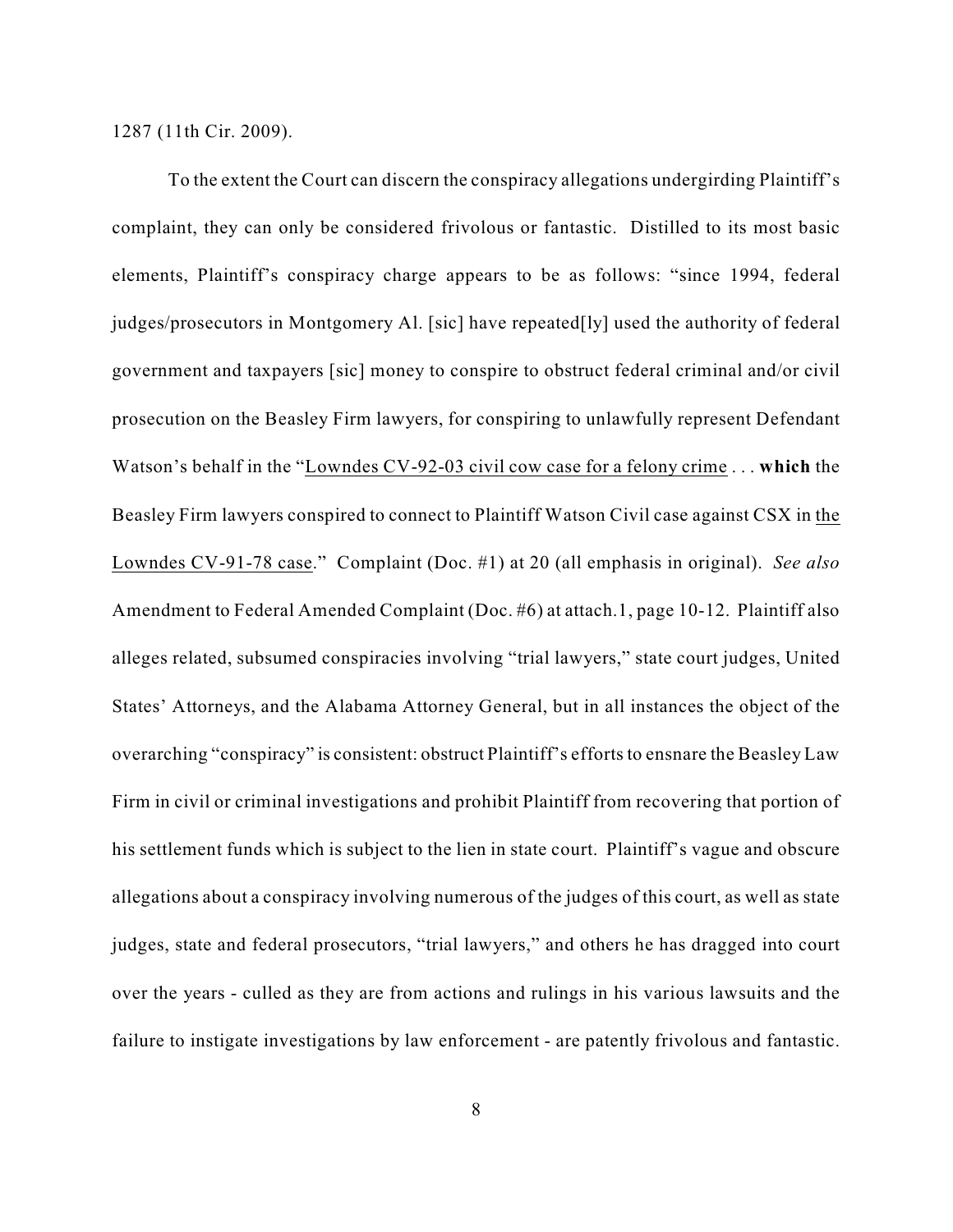As such, they are "constitutionally insubstantial" and insufficient to sustain this Court's exercise of subject-matter jurisdiction. Accordingly, Plaintiff's Complaint, as amended, is due to be dismissed.

For all of the foregoing reasons, the undersigned Magistrate Judge RECOMMENDS that Plaintiff's Complaint, as amended, be DISMISSED for lack of subject matter jurisdiction due to Plaintiff's failure to state a constitutionally substantial claim. The undersigned further RECOMMENDS that Plaintiff's "Motion For Leave To Amend With Attached Copies Of The Official Check For \$147,445.88 And Notice From The Underlying CV-91-78 Case In The Circuit Court Of Lowndes County Alabama" (Doc. #9) and Motion For The Court To Serve The Six Parties With The Summons And Documents Filed On May 29, 2009 And Also With What Being Filed Today (Doc. #10) be DENIED as moot. It is further

ORDERED that Plaintiff is DIRECTED to file any objections to the said Recommendation **on or before August 31, 2009**. Any objections filed must specifically identify the findings in the Magistrate Judge's Recommendation to which Plaintiff objects. Frivolous, conclusive or general objections will not be considered by the District Court. Plaintiff is advised that this Recommendation is not a final order of the court and, therefore, it is not appealable.

Failure to file written objections to the proposed findings and recommendations in the Magistrate Judge's report shall bar the party from a *de novo* determination by the District Court of issues covered in the report and shall bar the party from attacking on appeal factual